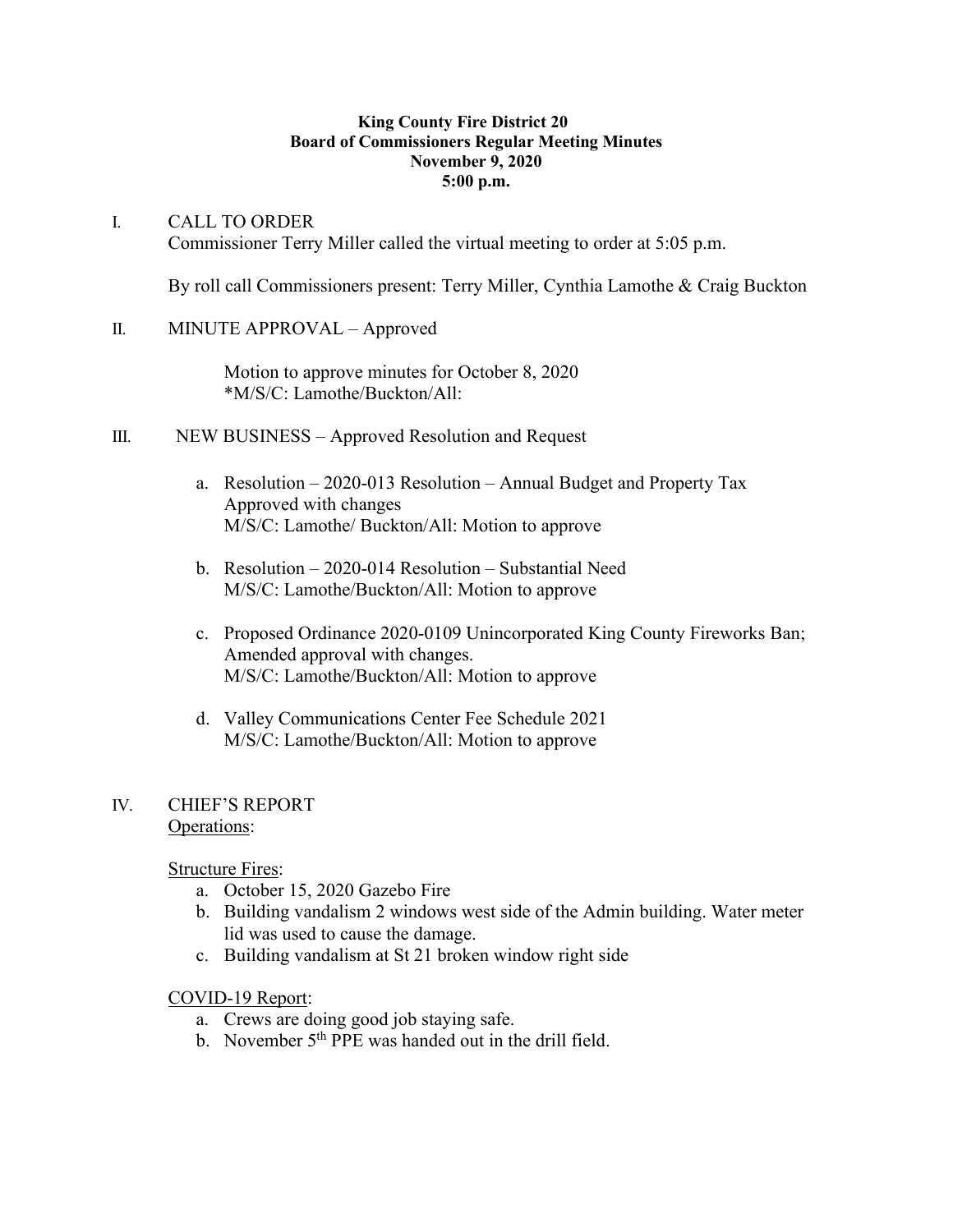## Recruitment:

King County Fire District 20 has created a list adding 12 to the eligibility list for career firefighter. KCFD20 did not get the grant for new firefighters. GEMT was lower then thought, estimate in the works. This list gives the experience for the Volunteer Firefighters to interview and do the National Test. Big Thank you to Mativa Lemanu and Lordia Williams for being here all day and doing our interviews.

### Capital Projects:

Bunker dryer – New bunker gear dryer is on its way.

## Department Update:

Sharon Greer is retiring after 19 years with King County Fire District 20. She has done so much for the community. She will be sending out a retirement letter for you all. And we look forward to honoring her in our banquet in 2021.

## V. FINANCE REPORT

- a. Treasurer's report reviewed. Bank accounts and King County funds reconciled for September.
- b. Reviewed finance reports for pass through programs that were unplanned this year.
	- i. COVID 19 expense report
	- ii. State Mobilization expense report
	- iii. King County (KC) COVID-19 test sites (New since October 2020)
- c. Reviewed BLS transport report. October will be billed once mileage is populated in ESO.

## VI. CONSENT AGENDA

- a. Wire SVI Air Van Balance of PO#20190051 in amount of \$136,132.00\*
- b. Blanket Voucher 201002001 thru 201002017 in the amount of \$13,876.21\*
- c. Blanket Voucher 201003001 in the amount of \$36,240.21\*
- d. Blanket Voucher 201101001 thru 201101033 in the amount of \$58,131.01\*
- e. 1st ACH Payroll Career \$65,625.96
- f. ACH Payroll Volunteer \$11,091.70
- g. 2nd ACH Payroll Career \$41,104.82
- h. 1st Auto Withdrawal Payroll Taxes Career & Volunteer \$27,711.71
- i. 2nd Auto Withdrawal Payroll Taxes \$13,886.90
- j. ACH Volunteer August Dues \$333.40
- k. ACH US Bank Voyager Fleet \$1,275.62
- l. ACH US Bank Visa for \$7,357.44
- m. Auto Withdrawal Deferred Comp. \$900.00
- n. Auto Withdrawal DRS LEOFF II \$19,740.28